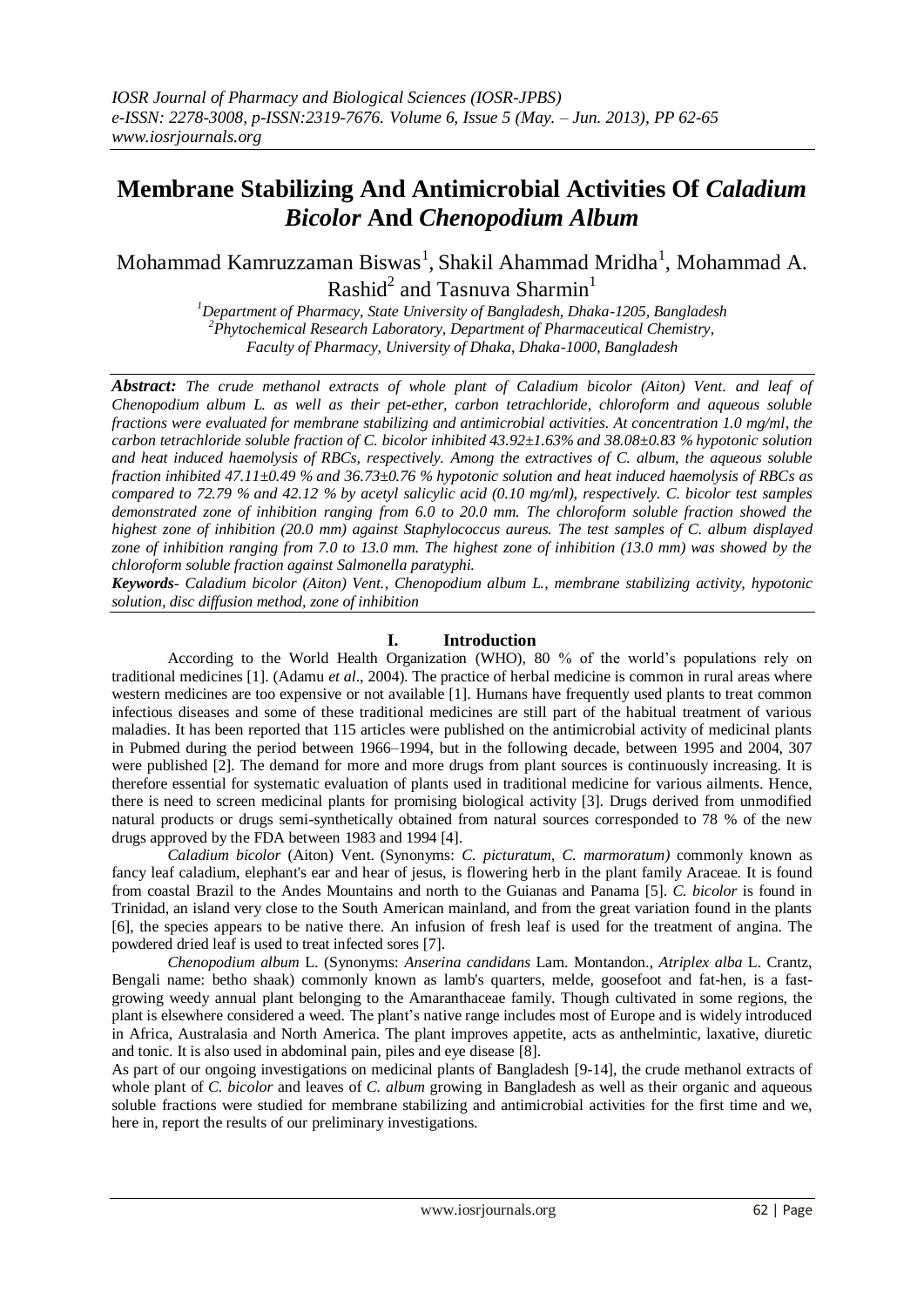#### **2.1 Plant materials**

## **II. Materials and methods**

The whole plant of *C. bicolor* and leaves of *C. album* were collected from Mirpur Botanical garden, Dhaka in January 2012. Voucher specimens for *C. bicolor* and *C. album* have been maintained in Bangladesh National Herbarium, Dhaka Bangladesh for future references.

The collected plant materials were cleaned, sun dried and pulverized. The powdered materials (650 g each) of both the plants were separately soaked in 1.5 liters of methanol at room temperature for 7 days. The extracts were filtered through fresh cotton bed and finally with Whatman filter paper number 1 and concentrated with a rotary evaporator at  $40^{\circ} - 45^{\circ}C$  temperature and pressure. An aliquot (5 g) of each of the concentrated methanol extracts was fractionated by the modified Kupchan partition protocol [15] and the resultant partitionates were evaporated to dryness with rotary evaporator to yield pet-ether (PESF), carbon tetrachloride (CTCSF), chloroform (CSF) and aqueous (AQSF) soluble materials (Table 1). The residues were then stored in a refrigerator until further use.

|              |                            | l able 1. Kupchan partitioning of C. <i>bicolor</i> and C. <i>album</i> |
|--------------|----------------------------|-------------------------------------------------------------------------|
| Crude        | extract / C. bicolor       | C. album                                                                |
| Fractions    | $\left( \mathbf{g}\right)$ | ( ջ)                                                                    |
| Me           | 5.0                        | 5.0                                                                     |
| <b>PESF</b>  | 1.0                        | 1.0                                                                     |
| <b>CTCSF</b> | 0.8                        | 1.8                                                                     |

| Table 1. Kupchan partitioning of C. bicolor and C. album |  |  |  |  |  |  |  |
|----------------------------------------------------------|--|--|--|--|--|--|--|
|----------------------------------------------------------|--|--|--|--|--|--|--|

ME= Methanolic crude extract; PESF= Pet-ether soluble fraction; CTCSF= Carbon tetrachloride soluble fraction; CSF= Chloroform soluble fraction; AQSF= Aqueous soluble fraction.

CSF 1.2 1.0 AQSF 1.5 0.5

#### **2.2 Membrane stabilizing activity**

The membrane stabilizing activity of the extractives was assessed by using hypotonic solution- and heat-induced haemolysis of human erythrocyte by the method developed by Omale and Okafor (2008) [16].

#### **2.2.1 Hypotonic solution-induced haemolysis**

The test sample consisted of stock erythrocyte (RBC) suspension (0.50 ml) mixed with 4.5 ml of hypotonic solution (50 mM NaCl) in 10 mM sodium phosphate buffered saline (pH 7.4) containing either the extract (2.0 mg/ml) or acetyl salicylic acid (0.1 mg/ml). The control sample consisted of 0.5 ml of RBCs suspension mixed with hypotonic buffered saline alone. The mixture was incubated for 10 minutes at room temperature, centrifuged for 10 minutes at 3000 g and the absorbance of the supernatant was measured at 540 nm. The percentage inhibition of haemolysis was calculated using the following equation-

% Inhibition of haemolysis =  $100 \times (OD_1\text{-}OD_2/OD_1)$ ,

where,  $OD_1$  = optical density of hypotonic buffered saline solution alone (control) and  $OD<sub>2</sub>$  = optical density of test sample in hypotonic solution.

#### **2.2.2 Heat induced haemolysis**

Isotonic buffer containing aliquot (5 ml) of the different extractives was put into two duplicate sets of centrifuge tubes. The vehicle, in the same amount, was added to another tube as control. Erythrocyte suspension (30 μl) was added to each tube and mixed gently by inversion. One set of the tubes was incubated at 54 ºC for 20 minute in a water bath, while the other set was maintained at  $0^{\circ}$ -5 $^{\circ}$ C in an ice bath. The reaction mixture was centrifuged for 3 minutes at 1300 g and the absorbance of the supernatant was measured at 540 nm. Then the percentage inhibition or acceleration of haemolysis was calculated according to the following equation:

% Inhibition of haemolysis =  $100 \times [1 - (OD_2-OD_1/OD_3-OD_1)]$ where,  $OD_1$  = optical density of unheated test sample,  $OD_2$  = optical density of heated test sample and  $OD_3$  = optical density of heated control sample

#### **2.3 Antimicrobial screening**

Antimicrobial activity was determined by disc diffusion method [17]. In this classical method, antibiotics diffuse from a confined source through the nutrient agar gel and create a concentration gradient. Dried and sterilized filter paper discs (6 mm diameter) containing the test samples of known amounts (400 μg/disc) are placed on nutrient agar medium uniformly seeded with the test microorganisms. Standard antibiotic (Ciprofloxacin) discs (30 μg/disc) and blank discs are used as positive and negative control. These plates are kept at low temperature ( $4^{\circ}$ C) for 24 hours to allow maximum diffusion of the test materials to the surrounding media. The plates are then inverted and incubated at 37°C for 24 hours for optimum growth of the organisms. The test materials having antimicrobial property inhibit microbial growth in the media surrounding the discs and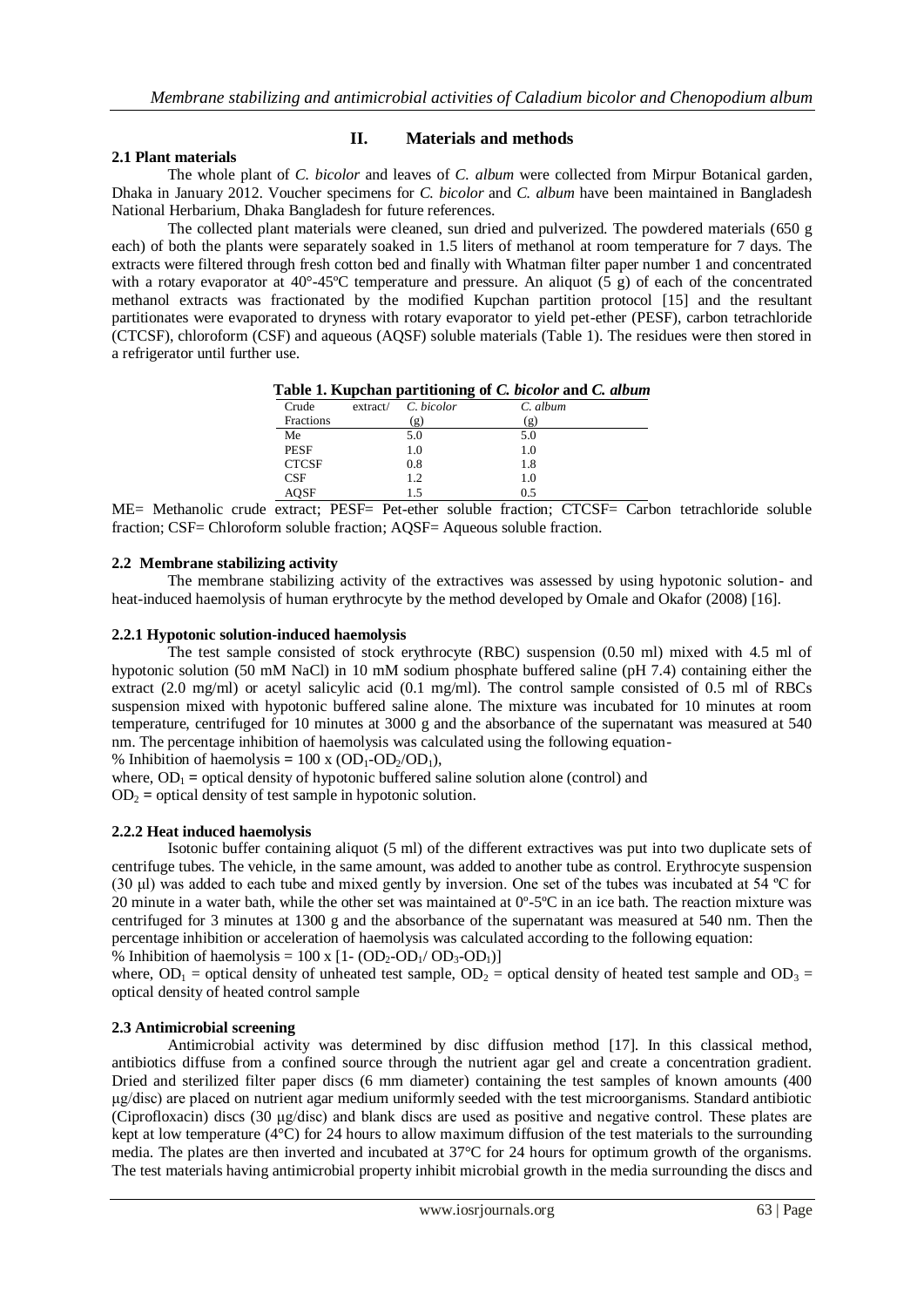thereby yield a clear, distinct area defined as zone of inhibition. The antimicrobial activity of the test agent is then determined by measuring the diameter of zone of inhibition expressed in millimeter.

#### **II. Statistical analysis**

For all bioassays, three replicates of each sample were used for statistical analysis and the values are reported as mean ± SD.

**Table 2: Effect of different extractives of** *C. bicolor* **and** *C. album* **on hypotonic solution and heat--induced haemolysis of erythrocyte membrane**

|                             | % Inhibition of haemolysis             |                  |                                        |                  |
|-----------------------------|----------------------------------------|------------------|----------------------------------------|------------------|
|                             | C. bicolor                             |                  | C. album                               |                  |
| Samples/<br><b>Standard</b> | <b>Hypnotic</b><br>solution<br>induced | Heat<br>induced  | <b>Hypnotic</b><br>solution<br>induced | Heat<br>induced  |
| ME                          | $36.80 \pm 2.05$                       | $35.40 \pm 0.62$ | $14.71 + 0.26$                         | $16.36 \pm 0.38$ |
| <b>PESF</b>                 | $39.28 + 2.06$                         | $37.32 + 0.11$   | $12.50 + 0.33$                         | $24.48 \pm 0.82$ |
| <b>CTCSF</b>                | $43.92 \pm 1.63$                       | $38.08 \pm 0.83$ | $35.57+0.01$                           | $19.71 \pm 0.71$ |
| CSE                         | $30.11 \pm 0.88$                       | $31.51 \pm 0.45$ | $26.92 \pm 0.64$                       | $35.08 \pm 0.37$ |
| AQSF                        | -                                      |                  | $47.11 \pm 0.49$                       | $36.73 \pm 0.76$ |
| <b>ASA</b>                  | $72.79 \pm 0.47$                       | $42.12 + 0.23$   | $72.79 + 0.47$                         | $42.12+0.23$     |

ME = Methanolic crude extract; PESF = Pet-ether soluble fraction; CTCSF = Carbon tetrachloride soluble fraction; CSF = Chloroform soluble fraction; AQSF = Aqueous soluble fraction; ASA= Acetyl salicylic acid

| Table 3: Antimicrobial activity of C. bicolor |                                     |                 |                 |  |  |
|-----------------------------------------------|-------------------------------------|-----------------|-----------------|--|--|
|                                               | Diameter of zone of inhibition (mm) |                 |                 |  |  |
| <b>Test microorganisms</b>                    | <b>CTCSF</b>                        | CSF             | Ciprofloxacin   |  |  |
| <b>Bacillus cereus</b>                        | $9.0 \pm 0.54$                      | $8.0 \pm 0.57$  | $45.0 \pm 2.01$ |  |  |
| B. megaterium                                 |                                     |                 | $42.0 \pm 1.17$ |  |  |
| <b>B.</b> subtilis                            | $8.0+0.90$                          |                 | $42.0 \pm 0.73$ |  |  |
| Sarcina lutea                                 | $14.0 \pm 0.44$                     | $8.0 \pm 0.61$  | $42.0 \pm 0.23$ |  |  |
| Staphylococcus aureus                         | $7.0 \pm 0.81$                      | $20.0+0.42$     | $42.0 \pm 0.56$ |  |  |
| Escherichia coli                              |                                     | $8.0+0.35$      | $42.0 \pm 0.43$ |  |  |
| Pseudomonas<br>aeruginosa                     | $13.0 \pm 0.41$                     | $9.0 \pm 0.71$  | $42.0 \pm 1.11$ |  |  |
| Salmonella typhi                              | $10.0+0.23$                         | $10.0+0.69$     | $45.0 \pm 0.73$ |  |  |
| S. paratyphi                                  |                                     | $10.0+0.53$     | $47.0 \pm 2.33$ |  |  |
| Shigella boydii                               |                                     | $12.0 \pm 1.03$ | $34.0 \pm 0.58$ |  |  |
| S. dysenteriae                                | $8.0 \pm 0.77$                      | $10.0+0.22$     | $42.0 \pm 0.22$ |  |  |
| Vibrio mimicus                                |                                     | $6.0+0.15$      | $40.0 \pm 0.45$ |  |  |
| V. parahaemolyticus                           | $10.0 \pm 0.46$                     | $12.0 \pm 0.55$ | $35.0 \pm 0.44$ |  |  |
| Candida albicans                              | $7.0 \pm 0.53$                      | $8.0+0.67$      | $38.0 \pm 0.49$ |  |  |
| Aspergillus niger                             | $10.0 \pm 0.12$                     | $9.0 \pm 0.92$  | $37.0 \pm 0.33$ |  |  |
| Sacharomyces cerevacae                        | $8.0+0.43$                          | $8.0+0.47$      | $38.0 \pm 0.11$ |  |  |

 $CTCSF = Carbon$  tetrachloride soluble fraction;  $CSF = Chloroform$  soluble fraction, - indicates no zone of inhibition

#### **Table 4: Antimicrobial activity of** *C. album.*

| <b>Test microorganisms</b> | Diameter of zone of inhibition (mm) |                 |                 |  |
|----------------------------|-------------------------------------|-----------------|-----------------|--|
|                            | <b>CTCSF</b>                        | CSF             | Ciprofloxacin   |  |
| Bacillus cereus            |                                     | $9.0 \pm 0.57$  | $45.0 \pm 2.01$ |  |
| B. megaterium              | $\overline{\phantom{a}}$            | $8.0 \pm 0.38$  | $42.0 \pm 1.17$ |  |
| <b>B.</b> subtilis         |                                     | $11.0 \pm 0.46$ | $42.0 \pm 0.73$ |  |
| Sarcina lutea              | $\overline{\phantom{a}}$            | $10.0+0.61$     | $42.0 \pm 0.23$ |  |
| Staphylococcus aureus      |                                     | $8.0 \pm 0.42$  | $42.0 \pm 0.56$ |  |
| Escherichia coli           | $\overline{\phantom{a}}$            | $9.0 \pm 0.35$  | $42.0 \pm 0.43$ |  |
| Pseudomonas aeruginosa     | $\overline{\phantom{a}}$            | $9.0 \pm 0.71$  | $42.0 \pm 1.11$ |  |
| Salmonella typhi           | $7.0 \pm 0.23$                      | $9.0 \pm 0.69$  | $45.0 \pm 0.73$ |  |
| S. paratyphi               | $8.0 \pm 0.77$                      | $13.0 \pm 0.53$ | $47.0 \pm 2.33$ |  |
| Shigella boydii            | $\overline{\phantom{a}}$            | $8.0 \pm 1.03$  | $34.0 \pm 0.58$ |  |
| S. dysenteriae             |                                     | $10.0+0.22$     | $42.0 \pm 0.22$ |  |
| Vibrio mimicus             |                                     | $8.0 \pm 0.15$  | $40.0 \pm 0.45$ |  |
| V. parahaemolyticus        |                                     | $8.0 \pm 0.55$  | $35.0 \pm 0.44$ |  |

 $CTCSF = \overline{Carbon tetrachloride soluble fraction}$ ;  $CSF = \overline{Chloroform soluble fraction}$ , - indicates no zone of inhibition